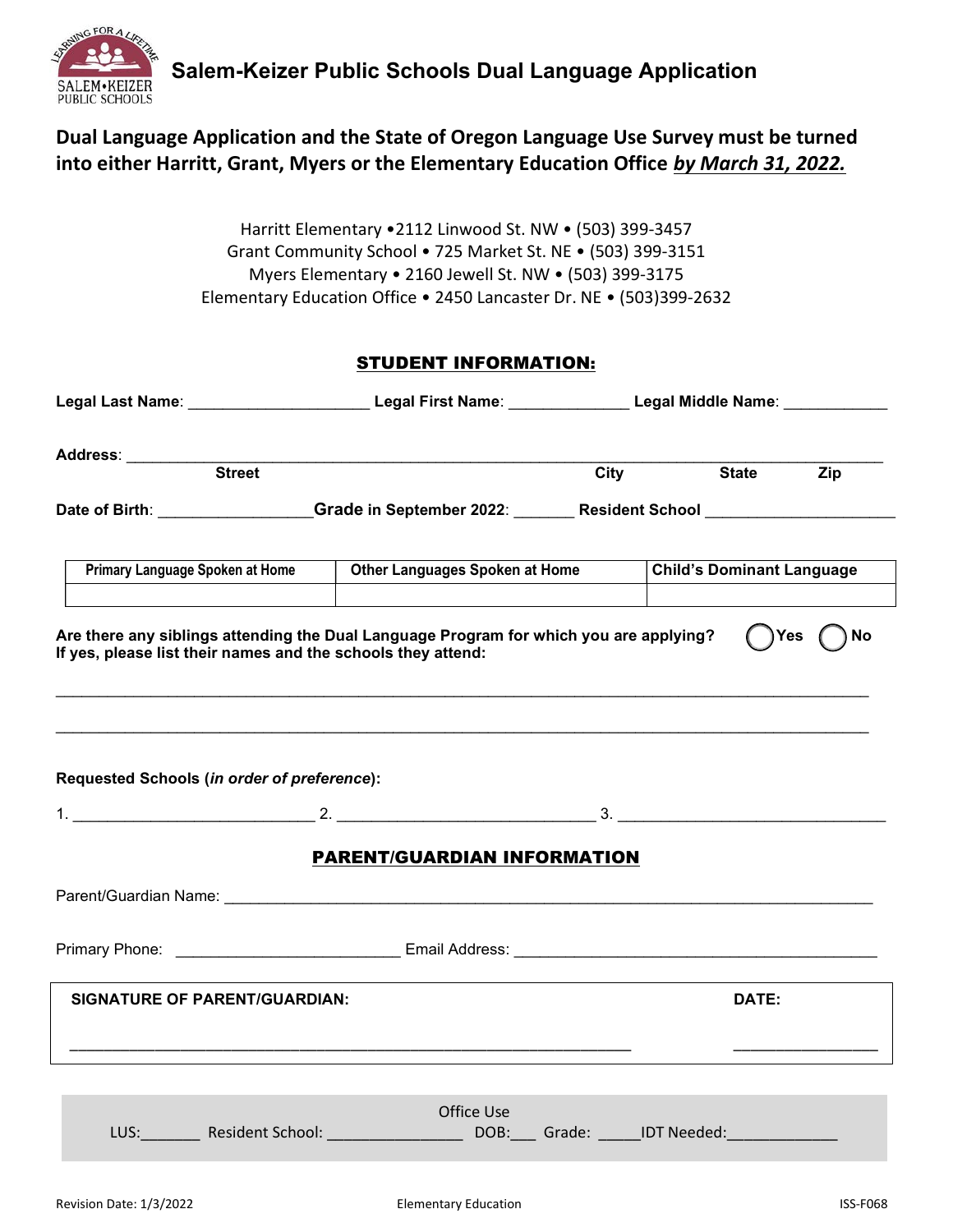## **State of Oregon Language Use Survey**

The 2020-21 Language Use Survey (LUS) is under development. Until the 2020-21 version is finalized, districts may choose to use either of the Language Use Surveys available on the ODE website.

#### **This form is given to all students entering into a school district for the first time.**

| The purpose of the Language Use<br>Survey is to help the school<br>determine if your child qualifies for<br>additional Title III supports in<br>language instruction for English<br>learners.<br>Title III provides support for English<br>learners as defined by USED. | The State of Oregon honors the language and culture of its people and<br>respects the over 166 languages in our schools, and recognizes that:<br>Language is a key component of each person's cultural identity,<br>$\bullet$<br>Heritage and primary languages are instrumental in student<br>$\bullet$<br>academic and cultural success, and<br>Students who are multilingual/multicultural may have an<br>$\bullet$<br>advantage over students with a single language and are valued in<br>career placements. |       |  |
|-------------------------------------------------------------------------------------------------------------------------------------------------------------------------------------------------------------------------------------------------------------------------|------------------------------------------------------------------------------------------------------------------------------------------------------------------------------------------------------------------------------------------------------------------------------------------------------------------------------------------------------------------------------------------------------------------------------------------------------------------------------------------------------------------|-------|--|
| <b>Student Name:</b>                                                                                                                                                                                                                                                    | Grade:                                                                                                                                                                                                                                                                                                                                                                                                                                                                                                           | Date: |  |
| <b>Parent/Guardian Name:</b>                                                                                                                                                                                                                                            |                                                                                                                                                                                                                                                                                                                                                                                                                                                                                                                  |       |  |
| <b>Parent/Guardian Signature:</b>                                                                                                                                                                                                                                       |                                                                                                                                                                                                                                                                                                                                                                                                                                                                                                                  |       |  |

**Descriptions Questions Communication Preferences** This question helps the school provide an interpreter or translated documents, free of charge, should you want them. *This section is for informational purposes only. It is not used to identify your child for English language proficiency placement testing.*  1. What language(s) would you prefer the school use to communicate with you? \_\_\_\_\_\_\_\_\_\_\_\_\_\_\_\_\_\_\_\_\_\_\_\_\_\_\_\_\_\_\_\_\_\_\_\_\_\_\_ **Eligibility for Language Development Support** This section helps the school identify if your child should be assessed to receive support in academic English instruction. *This section is used to identify your child for English Language Proficiency placement testing. A response other than English to questions #2, #3, and/or #4 may qualify your child for English language proficiency placement testing.* 2. What is the primary language(s) used to communicate in your home? \_\_\_\_\_\_\_\_\_\_\_\_\_\_\_\_\_\_\_\_\_\_\_\_\_\_\_\_\_\_\_\_\_\_\_\_\_\_\_ 3. What language(s) did your child learn first? \_\_\_\_\_\_\_\_\_\_\_\_\_\_\_\_\_\_\_\_\_\_\_\_\_\_\_\_\_\_\_\_\_\_\_\_\_\_\_ 4. What language(s) is most often used by your child at home? \_\_\_\_\_\_\_\_\_\_\_\_\_\_\_\_\_\_\_\_\_\_\_\_\_\_\_\_\_\_\_\_\_\_\_\_\_\_\_